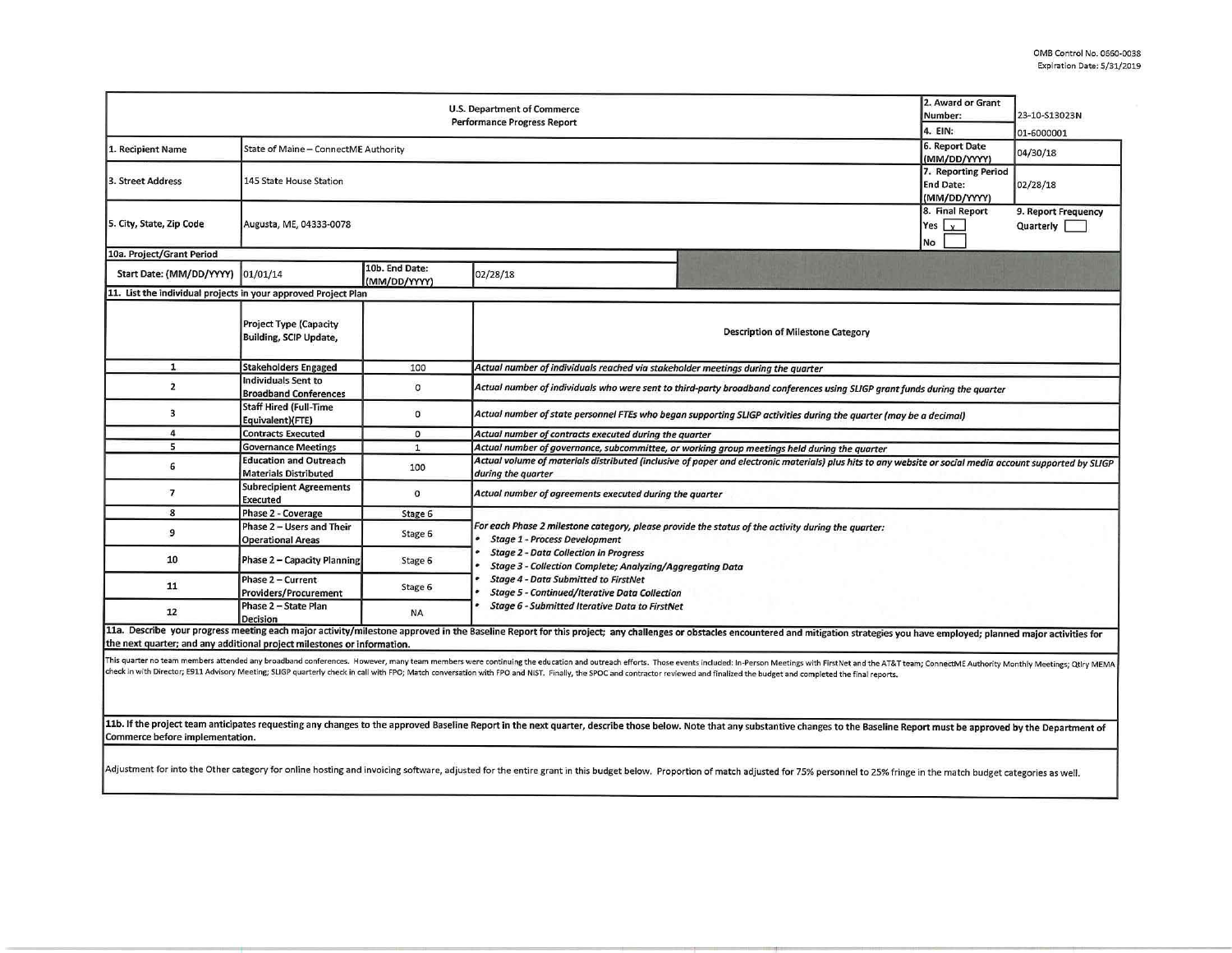| 11c. Provide any other information that would be useful to NTIA as it assesses this project's progress.                                                                                                                                                                                                                                       |                                   |                     |                           |                      |                                      |                   |                 |                                         |                                          |
|-----------------------------------------------------------------------------------------------------------------------------------------------------------------------------------------------------------------------------------------------------------------------------------------------------------------------------------------------|-----------------------------------|---------------------|---------------------------|----------------------|--------------------------------------|-------------------|-----------------|-----------------------------------------|------------------------------------------|
| The ConnectME Authority is undergoing structural and personnel changes but is committed to fulfilling the requirements of this grant. An application for SLIGP 2.0 funds will be submitted by the Maine Office of Information<br>bureau within the Department of Administrative and Financial Services.                                       |                                   |                     |                           |                      |                                      |                   |                 |                                         |                                          |
| 11d. Describe any success stories or best practices you have identified. Please be as specific as possible.<br>From a program perspective, a decision by Maine Governor Paul LePage (made on July 31 and communicated on August 4) to participate in the FirstNet network is considered a success, as are numerous activities (including gove |                                   |                     |                           |                      |                                      |                   |                 |                                         |                                          |
| narticination and sunnort)<br>12. Personnel                                                                                                                                                                                                                                                                                                   |                                   |                     |                           |                      |                                      |                   |                 |                                         |                                          |
| 12a. If the project is not fully staffed, describe how any lack of staffing may impact the project's time line and when the project will be fully staffed.                                                                                                                                                                                    |                                   |                     |                           |                      |                                      |                   |                 |                                         |                                          |
| N/A                                                                                                                                                                                                                                                                                                                                           |                                   |                     |                           |                      |                                      |                   |                 |                                         |                                          |
| 12b. Staffing Table - Please include all staff that have contributed time to the project. Please do not remove individuals from this table.                                                                                                                                                                                                   |                                   |                     |                           |                      |                                      |                   |                 |                                         |                                          |
| <b>Job Title</b>                                                                                                                                                                                                                                                                                                                              | FTE%                              |                     | Project (s) Assigned      |                      |                                      |                   |                 |                                         |                                          |
| Program Director, ConnectME<br>Authority                                                                                                                                                                                                                                                                                                      | 100%                              | SLIGP - all aspects |                           |                      |                                      |                   |                 | All as match time.                      |                                          |
|                                                                                                                                                                                                                                                                                                                                               |                                   |                     |                           |                      |                                      |                   |                 |                                         |                                          |
|                                                                                                                                                                                                                                                                                                                                               |                                   |                     |                           |                      |                                      |                   |                 |                                         |                                          |
|                                                                                                                                                                                                                                                                                                                                               |                                   |                     |                           |                      |                                      |                   |                 |                                         |                                          |
|                                                                                                                                                                                                                                                                                                                                               |                                   |                     |                           |                      |                                      |                   |                 |                                         |                                          |
| 13. Subcontracts (Vendors and/or Subrecipients)                                                                                                                                                                                                                                                                                               |                                   |                     |                           |                      |                                      |                   |                 |                                         |                                          |
| 13a. Subcontracts Table - Include all subcontractors. The totals from this table must equal the "Subcontracts Total" in Question 14f.                                                                                                                                                                                                         |                                   |                     |                           |                      |                                      |                   |                 |                                         |                                          |
| Name                                                                                                                                                                                                                                                                                                                                          | <b>Subcontract Purpose</b>        |                     | Type<br>(Vendor/Subject.) | RFP/RFQ Issued (Y/N) | Contract<br><b>Executed</b><br>(Y/N) | <b>Start Date</b> | <b>End Date</b> | <b>Total Federal Funds</b><br>Allocated | <b>Total Matching Funds</b><br>Allocated |
| Tilson                                                                                                                                                                                                                                                                                                                                        | <b>FirstNet SLIGP all aspects</b> |                     | Vendor                    | $\mathsf{v}$         | Y                                    | 10/1/2014         | 8/31/2018       | \$744,815.00                            | \$0.00                                   |
|                                                                                                                                                                                                                                                                                                                                               |                                   |                     |                           |                      |                                      |                   |                 |                                         |                                          |
|                                                                                                                                                                                                                                                                                                                                               |                                   |                     |                           |                      |                                      |                   |                 |                                         |                                          |
| 13b. Describe any challenges encountered with vendors and/or subrecipients.                                                                                                                                                                                                                                                                   |                                   |                     |                           |                      |                                      |                   |                 |                                         |                                          |
|                                                                                                                                                                                                                                                                                                                                               |                                   |                     |                           |                      |                                      |                   |                 |                                         |                                          |
| <b>NA</b>                                                                                                                                                                                                                                                                                                                                     |                                   |                     |                           |                      |                                      |                   |                 |                                         |                                          |